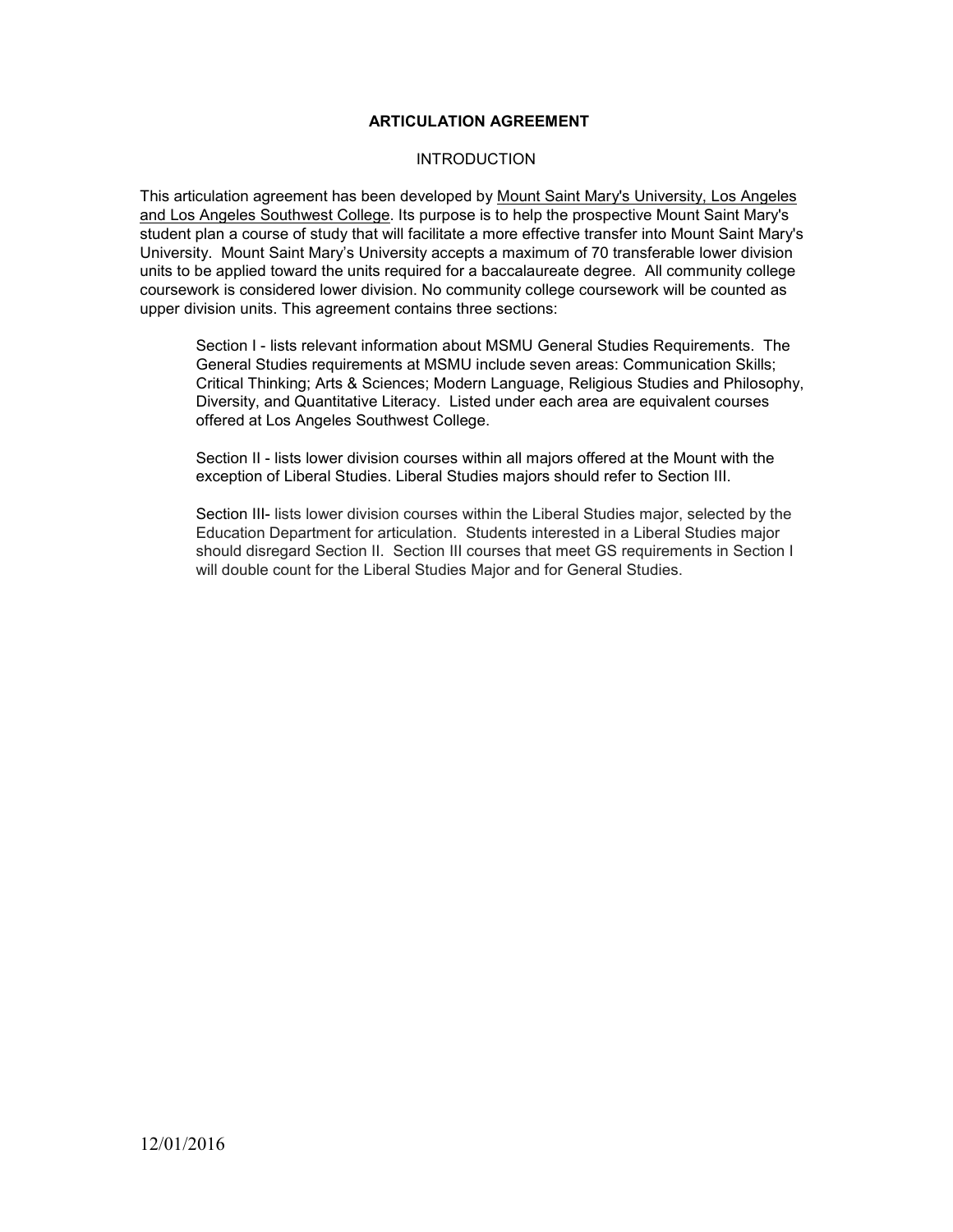#### **MOUNT SAINT MARY'S UNIVERSITY, LOS ANGELES – LOS ANGELES SOUTHWEST COLLEGE ARTICULATION AGREEMENT**

## **SECTION I**

## **General Studies:**

| <b>I. Communication Skills</b>                                                                                                           |                      |                                                                                                                         |                                                                                 |                                  |                                                                                                                                                                                                                 |
|------------------------------------------------------------------------------------------------------------------------------------------|----------------------|-------------------------------------------------------------------------------------------------------------------------|---------------------------------------------------------------------------------|----------------------------------|-----------------------------------------------------------------------------------------------------------------------------------------------------------------------------------------------------------------|
| A. Written (6 units with grade C or better)                                                                                              |                      |                                                                                                                         | B. Oral (1-3 units)                                                             |                                  |                                                                                                                                                                                                                 |
| English 101, 102, 103                                                                                                                    |                      | Communication Studies 101, 121, 151                                                                                     |                                                                                 |                                  |                                                                                                                                                                                                                 |
|                                                                                                                                          |                      | II. Critical Thinking (minimum 3 units)                                                                                 |                                                                                 |                                  |                                                                                                                                                                                                                 |
| Philosophy 8<br>III. Arts and Sciences (minimum 21 units)                                                                                |                      |                                                                                                                         |                                                                                 |                                  |                                                                                                                                                                                                                 |
|                                                                                                                                          |                      | At least one course must be taken in each of the following categories (A-G)                                             |                                                                                 |                                  |                                                                                                                                                                                                                 |
| A. Art/Music                                                                                                                             | <b>B.</b> Literature |                                                                                                                         | C. History                                                                      |                                  | D. Natural and<br><b>Physical Sciences</b>                                                                                                                                                                      |
| Art 101, 102, 103, 104<br>Humanities 1, 31<br>Music 101, 111, 116,<br>141<br>Theatre 100, 110                                            | 215, 234, 240        | English 211, 212, 213,                                                                                                  | History 1, 2, 3, 5, 11,<br>12, 37, 41, 42, 43, 52<br><b>Political Science 2</b> |                                  | Anatomy 1<br>Anthropology 101<br>Biology 3, 5, 6, 7<br>Chemistry 51, 101<br>Environmental Sci. 1<br>Geography 1<br>Geology 1, 6<br>Microbiology 1<br>Physical Science 1,<br>14<br>Physics 6, 37<br>Physiology 1 |
| <b>E. Mathematics</b>                                                                                                                    |                      |                                                                                                                         | <b>F. Social and Behavioral</b><br><b>Sciences</b>                              |                                  | <b>G. Contemporary</b><br><b>Economics or Politics</b>                                                                                                                                                          |
| Math 215, 216, 227, 230, 235,<br>236, 240, 245, 260, 265, 266<br>Psychology 91                                                           |                      | Anthropology 102<br>Economics 1<br>Geography 2<br><b>Political Science 2</b><br>Psychology 1, 11, 41<br>Sociology 1, 12 |                                                                                 | <b>Business 5</b><br>Economics 2 | Political Science 1, 7                                                                                                                                                                                          |
| V. Religious Studies and Philosophy<br>(Minimum 15 units; must include 3 units of Ethics and 3 units of a Philosophical Ideas<br>course) |                      |                                                                                                                         |                                                                                 |                                  |                                                                                                                                                                                                                 |
| A. Religious Studies (6-9 units)<br>B. Philosophy (6-9 units)                                                                            |                      |                                                                                                                         |                                                                                 |                                  |                                                                                                                                                                                                                 |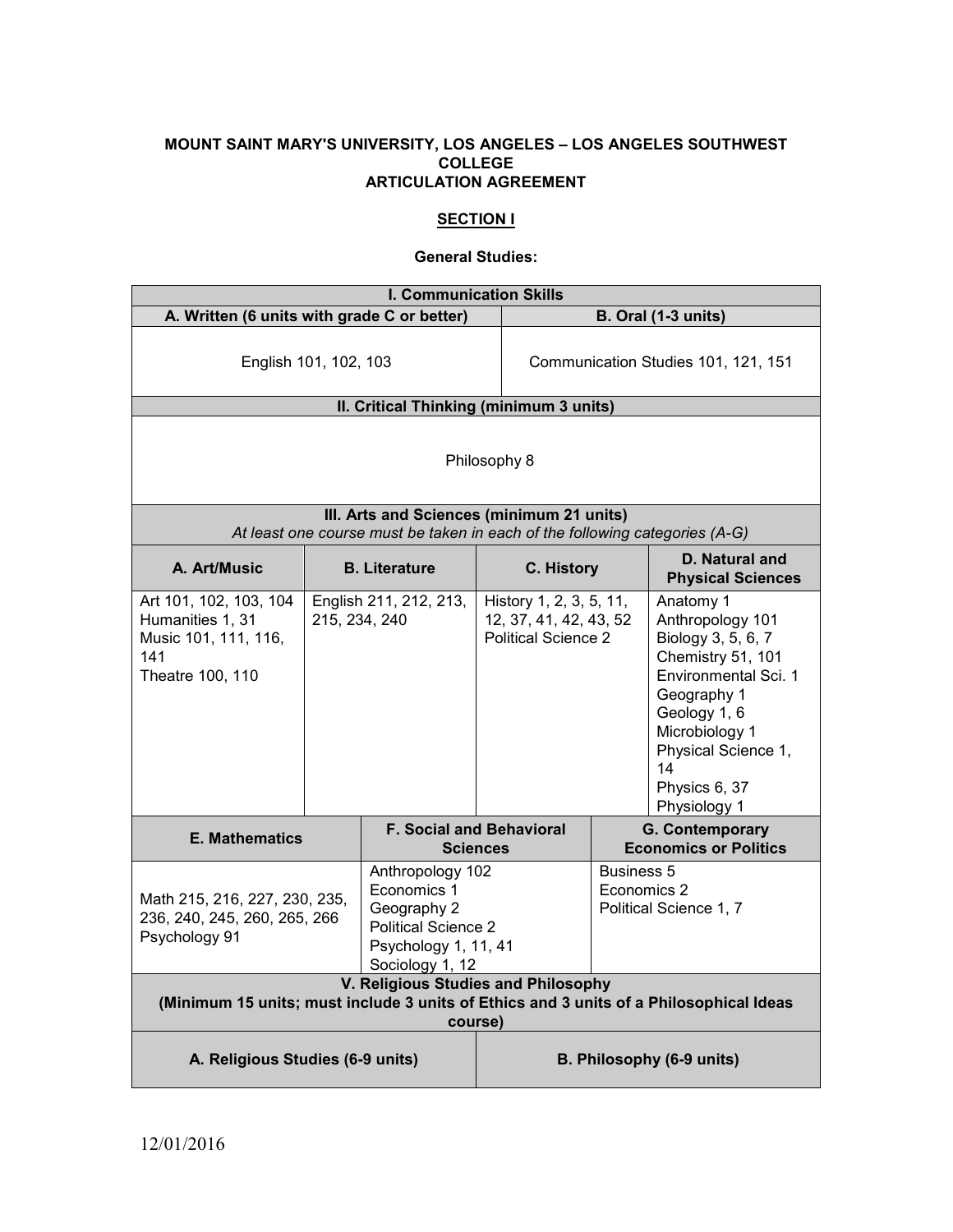| No Equivalent                                                                                        | a. Philosophical Ideas: Philosophy 1                                             |  |  |
|------------------------------------------------------------------------------------------------------|----------------------------------------------------------------------------------|--|--|
|                                                                                                      | b. Ethics: No Equivalent                                                         |  |  |
|                                                                                                      | c. Philosophy Other: Philosophy 8                                                |  |  |
|                                                                                                      |                                                                                  |  |  |
|                                                                                                      |                                                                                  |  |  |
|                                                                                                      |                                                                                  |  |  |
|                                                                                                      | IV: Modern Language                                                              |  |  |
|                                                                                                      | A. A student who begins a language must complete course 1 and 2 of the same      |  |  |
| language                                                                                             |                                                                                  |  |  |
|                                                                                                      | B. Students whose native language is not English may demonstrate academic        |  |  |
|                                                                                                      | proficiency in English as a second language by passing the TOEFL examination     |  |  |
| with scores above 550.                                                                               |                                                                                  |  |  |
|                                                                                                      | C. To meet the requirement students must demonstrate proficiency at the second   |  |  |
|                                                                                                      | semester level. If they have knowledge, and test into the second semester of the |  |  |
|                                                                                                      | language, they need only take the second semester course, i.e., Span 2.          |  |  |
| D. Language courses must be college-level courses.                                                   |                                                                                  |  |  |
|                                                                                                      |                                                                                  |  |  |
|                                                                                                      | <b>VI: Diversity</b>                                                             |  |  |
| Art 103, 104                                                                                         | Philosophy 1                                                                     |  |  |
| Anthropology 102, 133                                                                                | Political Science 2, 19, 20                                                      |  |  |
| History 37                                                                                           | Sociology 1, 11, 12, 23                                                          |  |  |
| Music 111                                                                                            |                                                                                  |  |  |
|                                                                                                      |                                                                                  |  |  |
|                                                                                                      | <b>VII: Quantitative Literacy</b>                                                |  |  |
| A. QL1                                                                                               | <b>B. QL2</b>                                                                    |  |  |
| Accounting 1, 2                                                                                      | Chemistry 101, 102                                                               |  |  |
| Biology 6, 7                                                                                         | Math 216, 227, 235, 236, 240, 245, 260, 265,                                     |  |  |
| <b>Math 215</b>                                                                                      | 266, 267                                                                         |  |  |
| Philosophy 8                                                                                         | <b>Physical Science 1</b>                                                        |  |  |
|                                                                                                      | Physics 6, 7, 37, 38, 39                                                         |  |  |
|                                                                                                      | Psychology 91                                                                    |  |  |
|                                                                                                      |                                                                                  |  |  |
| <b>Disclaimer</b>                                                                                    |                                                                                  |  |  |
| Other courses not listed in the above sections may be approved for general studies credit. To        |                                                                                  |  |  |
| ensure receiving the appropriate credit, please complete a transfer credit clearance form before     |                                                                                  |  |  |
| registering for the course. The advisement center will then determine the eligibility of the course. |                                                                                  |  |  |
| Submission of a transfer credit clearance form does not guarantee approval of transfer credit.       |                                                                                  |  |  |
|                                                                                                      |                                                                                  |  |  |
|                                                                                                      |                                                                                  |  |  |
|                                                                                                      |                                                                                  |  |  |
| <b>SECTION II</b>                                                                                    |                                                                                  |  |  |
| <b>Disclaimer:</b>                                                                                   |                                                                                  |  |  |
| Major course evaluations are based on our traditional baccalaureate program's major<br>1.            |                                                                                  |  |  |

- requirements. WEC major requirements may vary from list. All students should consult with advisors for requirement variations. 2. All possible lower division courses for each major are listed. Please note, some majors
- have multiple course options for fulfilling the same degree requirement. Consult the current college catalog to determine if your specific major has "either/or" options with the courses listed below.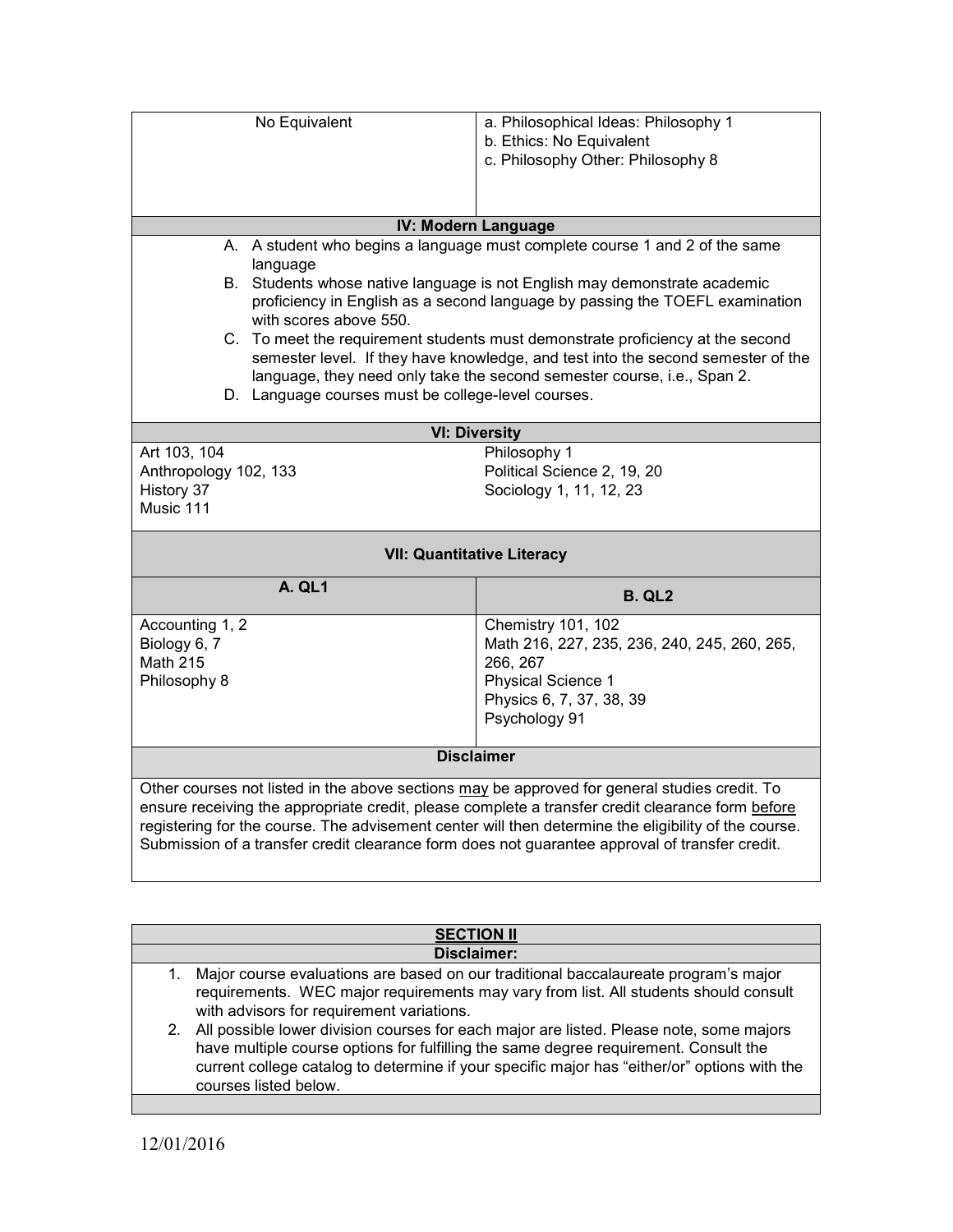| <b>AMERICAN STUDIES</b> |                                               |                                                                         |
|-------------------------|-----------------------------------------------|-------------------------------------------------------------------------|
| <b>MSMU Course #</b>    | <b>MSMU Course Title</b>                      | <b>LASC Course # (Please refer to</b><br>LASC Catalog for Course Title) |
| <b>BUS4</b>             | <b>Business Foundations &amp;</b><br>Analysis | <b>BUS1</b>                                                             |
| <b>BUS 5/POL 5</b>      | <b>Business Law I</b>                         | <b>BUS 5</b>                                                            |
| <b>BUS 92/PHI 92</b>    | <b>Business Ethics</b>                        |                                                                         |
| <b>ENG 20</b>           | Great Works in American<br>Literature         |                                                                         |
| <b>ENG 26</b>           | Literature of the American<br>West            |                                                                         |
| POL <sub>1</sub>        | American Government and<br>Institutions       | POL SCI <sub>1</sub>                                                    |

## **APPLIED ETHICS**

| <b>MSMU Course #</b> | <b>MSMU Course Title</b>        | <b>LASC Course # (Please refer to</b> |
|----------------------|---------------------------------|---------------------------------------|
|                      |                                 | LASC Catalog for Course Title)        |
| PHI <sub>5</sub>     | Introduction to Logic           | <b>PHILOS 8</b>                       |
| <b>PHI 10</b>        | <b>Critical Thinking</b>        |                                       |
| <b>PHI 15</b>        | Introduction to Philosophy      | <b>PHILOS1</b>                        |
| <b>PHI 16</b>        | Philosophy through Popular      |                                       |
|                      | Culture                         |                                       |
| <b>PHI 21</b>        | Moral Values and Ethical        |                                       |
|                      | Decisions                       |                                       |
| <b>PHI 24</b>        | Socrates, Plato, and Aristotle  |                                       |
| <b>PHI 92</b>        | Introduction to Business Ethics |                                       |

## **ART**

| <b>MSMU Course #</b> | <b>MSMU Course Title</b>       | <b>LASC Course # (Please refer to</b> |
|----------------------|--------------------------------|---------------------------------------|
|                      |                                | LASC Catalog for Course Title)        |
| ART <sub>1</sub>     | Drawing I                      |                                       |
| ART <sub>2</sub>     | Design I                       |                                       |
| ART <sub>4</sub>     | Painting I                     | <b>ART 300</b>                        |
| ART <sub>7</sub>     | Experiences in the Visual Arts |                                       |
| <b>ART 12</b>        | Ceramics I                     |                                       |
| <b>ART 15</b>        | <b>Computer Graphics</b>       |                                       |
| <b>ART 24</b>        | Wood                           |                                       |

#### **BIOCHEMISTRY**

| <b>MSMU Course #</b> | <b>MSMU Course Title</b>   | <b>LASC Course # (Please refer to</b> |  |
|----------------------|----------------------------|---------------------------------------|--|
|                      |                            | LASC Catalog for Course Title)        |  |
| <b>BIO 1/L</b>       | <b>Biological Dynamics</b> | <b>BIOLOGY 6</b>                      |  |
| <b>BIO 2/L</b>       | <b>Biological Dynamics</b> | <b>BIOLOGY 7</b>                      |  |
| CHE 1A/L             | General Chemistry/Lab      | <b>CHEM 101</b>                       |  |
| CHE 1B/L             | General Chemistry/Lab      | <b>CHEM 102</b>                       |  |
| <b>CHE 6A/L</b>      | Organic Chemistry/Lab      | <b>CHEM 211</b>                       |  |
| CHE 6B/L             | Organic Chemistry/Lab      | <b>CHEM 212</b>                       |  |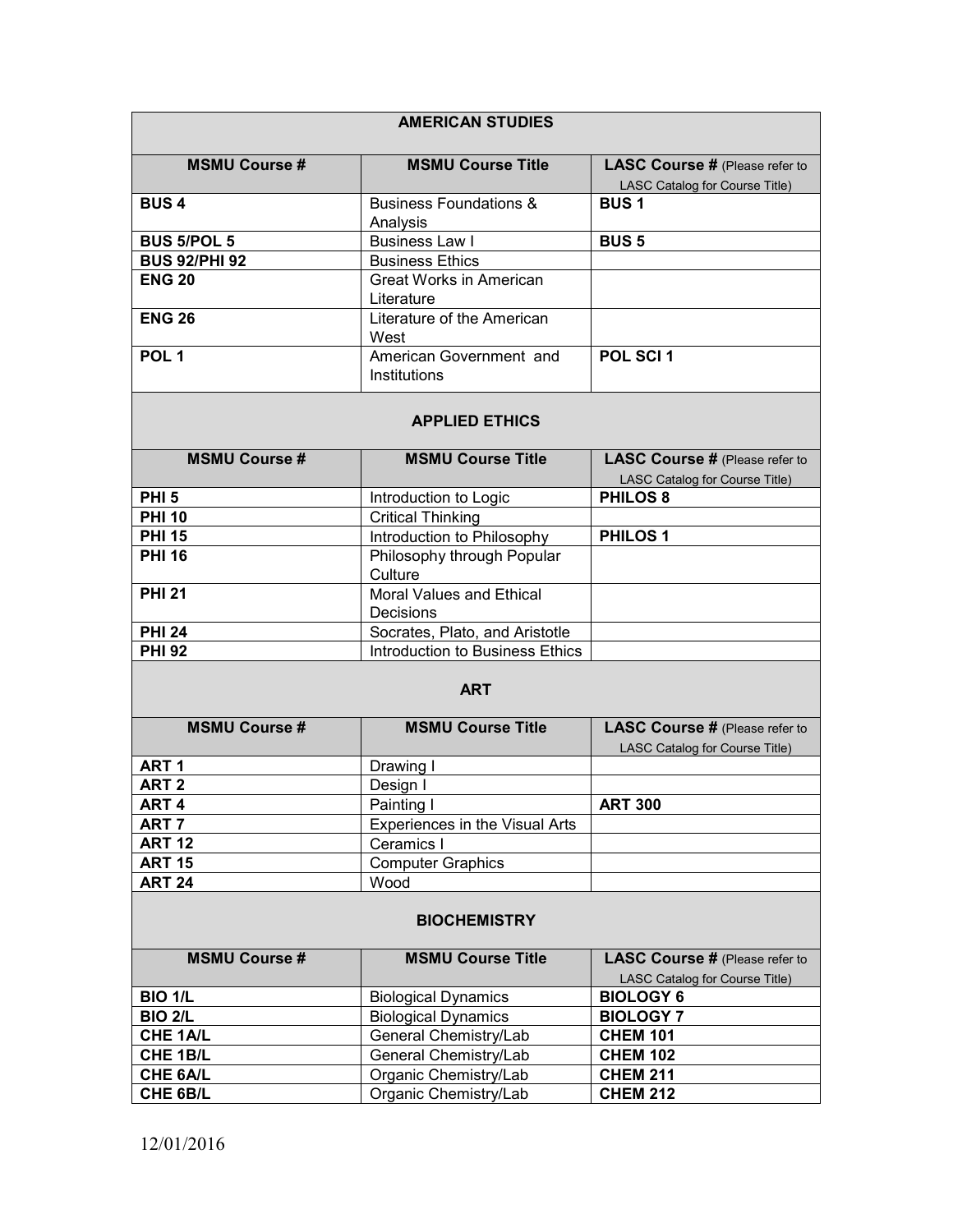| CIS <sub>2</sub>  | Introduction to Programming    |                  |
|-------------------|--------------------------------|------------------|
| MTH <sub>5A</sub> | Calculus I                     | <b>MATH 265</b>  |
| MTH <sub>5B</sub> | Calculus II                    | <b>MATH 266</b>  |
| <b>MTH 38</b>     | Elements of Probability and    | <b>MATH 227</b>  |
|                   | <b>Statistics</b>              |                  |
| PHY 1A            | <b>Introductory Physics IA</b> | <b>PHYSICS 6</b> |
| PHY 1B/L          | Introductory Physics IB/Lab    | <b>PHYSICS 7</b> |
| <b>PHY 11A</b>    | Mechanics                      |                  |
| <b>PHY 11B</b>    | Electricity, Magnetism and     |                  |
|                   | Optics                         |                  |

#### **BIOLOGICAL SCIENCES**

| <b>MSMU Course #</b> | <b>MSMU Course Title</b>         | <b>LASC Course # (Please refer to</b> |  |
|----------------------|----------------------------------|---------------------------------------|--|
|                      |                                  | LASC Catalog for Course Title)        |  |
| <b>BIO 1/L</b>       | <b>Biological Dynamics/Lab</b>   | <b>BIOLOGY 6</b>                      |  |
| <b>BIO 2/L</b>       | <b>Biological Dynamics/Lab</b>   | <b>BIOLOGY 7</b>                      |  |
| <b>CHE 1A/D/L</b>    | General                          | <b>CHEM 101</b>                       |  |
|                      | Chemistry/Discussion/Lab         |                                       |  |
| CHE 1B/L             | General Chemistry/Lab            | <b>CHEM 102</b>                       |  |
| <b>CHE 6A/L</b>      | Organic Chemistry/Lab            | <b>CHEM 211</b>                       |  |
| CHE 6B/L             | Organic Chemistry/Lab            | <b>CHEM 212</b>                       |  |
| <b>MTH 38</b>        | Elements of Probability and      | <b>MATH 227</b>                       |  |
|                      | <b>Statistics</b>                |                                       |  |
| <b>PSY 40</b>        | <b>Basic Statistical Methods</b> | PSYCH <sub>91</sub>                   |  |
| <b>MTH 5A</b>        | Calculus I                       | <b>MATH 265</b>                       |  |
| MTH <sub>5B</sub>    | Calculus II                      | <b>MATH 266</b>                       |  |
| PHY 1A               | <b>Introductory Physics IA</b>   | <b>PHYSICS 6</b>                      |  |
| PHY 1B/L             | Introductory Physics IB/Lab      | <b>PHYSICS 7</b>                      |  |
| <b>BIO 50A/L</b>     | Human Anatomy/Lab                | <b>ANATOMY 1 or BIOLOGY 20</b>        |  |
| <b>BIO 50B/L</b>     | Human Physiology/Lab             | <b>PHYSIOL 1</b>                      |  |

## **BUSINESS ADMINISTRATION**

| <b>MSMU Course #</b> | <b>MSMU Course Title</b>         | <b>LASC Course # (Please refer to</b> |
|----------------------|----------------------------------|---------------------------------------|
|                      |                                  | LASC Catalog for Course Title)        |
| <b>BUS4</b>          | <b>Business Foundations and</b>  | <b>BUS1</b>                           |
|                      | Analysis                         |                                       |
| <b>BUS 5</b>         | <b>Business Law I</b>            | <b>BUS 5</b>                          |
| <b>BUS 15A</b>       | <b>Accounting Principles I</b>   | <b>ACCTG1</b>                         |
| <b>BUS 15B</b>       | <b>Accounting Principles II</b>  | <b>ACCTG2</b>                         |
| <b>BUS 16A</b>       | <b>Accounting Principles I</b>   | <b>ACCTG1</b>                         |
| <b>BUS 16B</b>       | <b>Accounting Principles II</b>  | <b>ACCTG2</b>                         |
| <b>BUS 21</b>        | The Essentials of Business       |                                       |
|                      | Writing and Presentation         |                                       |
| <b>BUS 92/PHI 92</b> | <b>Business Ethics</b>           |                                       |
| ECO <sub>1</sub>     | <b>Microeconomics</b>            | <b>ECON1</b>                          |
| ECO <sub>2</sub>     | Macroeconomics                   | <b>ECON 2</b>                         |
| <b>MTH 28</b>        | <b>Mathematical Analysis for</b> | <b>MATH 235</b>                       |
|                      | <b>Business</b>                  |                                       |
| <b>MTH 38</b>        | Elements of Probability and      | <b>MATH 227</b>                       |
|                      | <b>Statistics</b>                |                                       |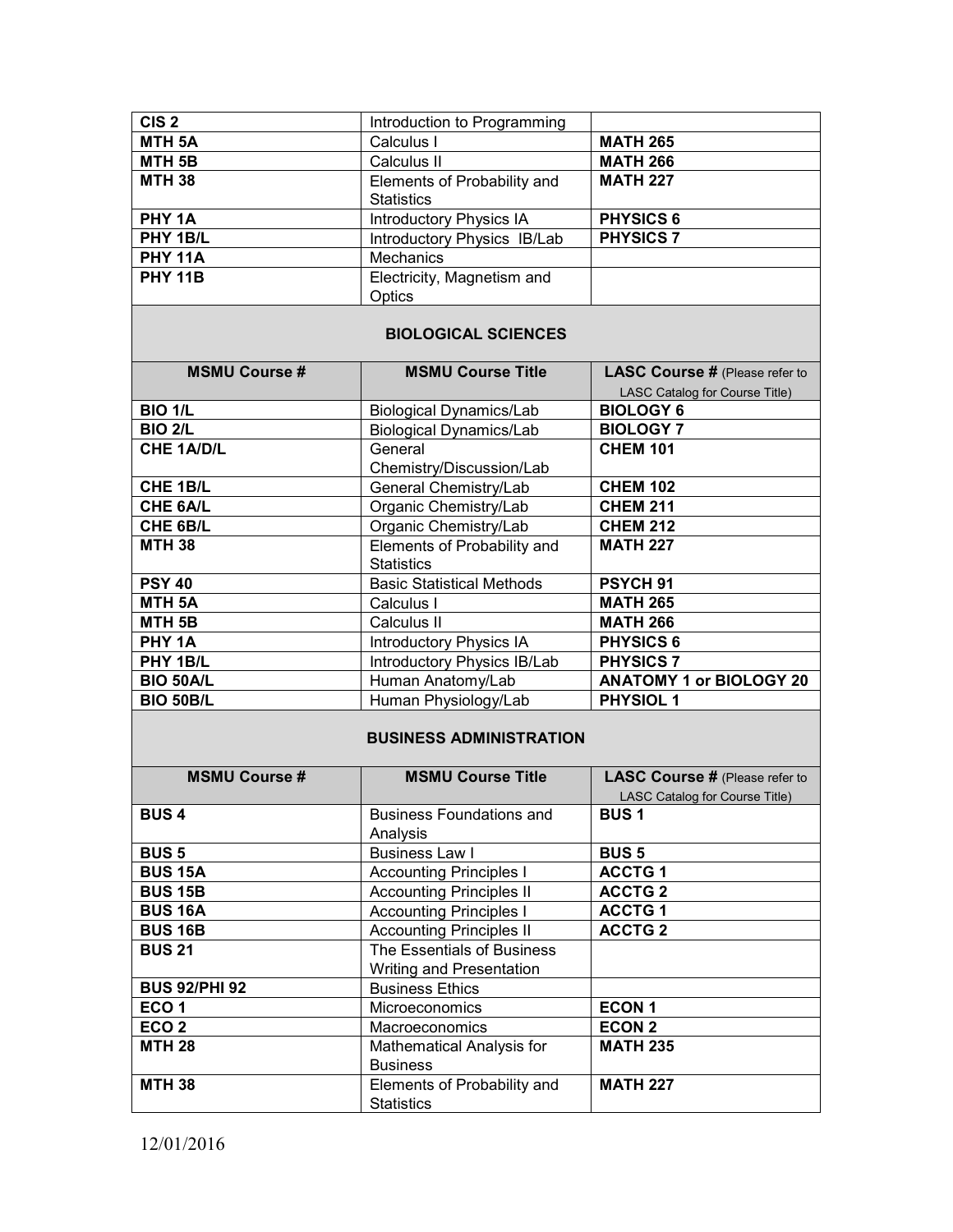| <b>SPE 10</b>        | Introduction to Communication      | <b>COMM 101</b>                             |  |  |
|----------------------|------------------------------------|---------------------------------------------|--|--|
|                      |                                    |                                             |  |  |
| <b>CHEMISTRY</b>     |                                    |                                             |  |  |
| <b>MSMU Course #</b> | <b>MSMU Course Title</b>           | <b>LASC Course # (Please refer to</b>       |  |  |
|                      |                                    | LASC Catalog for Course Title)              |  |  |
| <b>CHE 1A/D/L</b>    | General                            | <b>CHEM 101</b>                             |  |  |
|                      | Chemistry/Discussion/Lab           |                                             |  |  |
| CHE 1B/L             | General Chemistry/Lab              | <b>CHEM 102</b>                             |  |  |
| CHE 6A/L             | Organic Chemistry/Lab              | <b>CHEM 211</b>                             |  |  |
| CHE 6B/L             | Organic Chemistry/Lab              | <b>CHEM 212</b>                             |  |  |
| CIS <sub>2</sub>     | Introduction to Programming        |                                             |  |  |
| MTH <sub>5A</sub>    | Calculus I                         | <b>MATH 265</b>                             |  |  |
| MTH <sub>5B</sub>    | Calculus II                        | <b>MATH 266</b>                             |  |  |
| MTH <sub>5C</sub>    | Calculus III                       | <b>MATH 267</b>                             |  |  |
| PHY <sub>1A</sub>    | <b>Introductory Physics IA</b>     | <b>PHYSICS 6</b>                            |  |  |
| PHY 1B/L             | Introductory Physics IB/Lab        | <b>PHYSICS 7</b>                            |  |  |
| <b>PHY 11A</b>       | <b>Mechanics</b>                   |                                             |  |  |
| <b>PHY 11B</b>       | Electricity, Magnetism, and        |                                             |  |  |
|                      | Optics                             |                                             |  |  |
|                      |                                    |                                             |  |  |
|                      | <b>CHILD DEVELOPMENT</b>           |                                             |  |  |
|                      |                                    |                                             |  |  |
| <b>MSMU Course #</b> | <b>MSMU Course Title</b>           | <b>LASC Course # (Please refer to</b>       |  |  |
|                      |                                    | LASC Catalog for Course Title)              |  |  |
| <b>BIO 10</b>        | <b>Health Science</b>              | CH DEV 10                                   |  |  |
| <b>EDU 32</b>        | Early Childhood Education:         |                                             |  |  |
|                      | <b>Observation and Curriculum</b>  |                                             |  |  |
|                      | Planning                           |                                             |  |  |
| <b>EDU 33</b>        | The Visual & Performing Arts       | CH DEV 3 or 4                               |  |  |
|                      | for the Young Child                |                                             |  |  |
| <b>EDU 37</b>        | Infant/Toddler Development         |                                             |  |  |
| PSY <sub>1</sub>     | and Care                           | <b>PSYCH1</b>                               |  |  |
| <b>PSY 12</b>        | Introduction to Psychology         |                                             |  |  |
| SOC <sub>6</sub>     | Child/Human Development            | CH DEV 1 or PSYCH 41<br>CH DEV 11 or SOC 12 |  |  |
|                      | The Family, Child and<br>Community |                                             |  |  |
|                      |                                    |                                             |  |  |
|                      | <b>CRIMINOLOGY</b>                 |                                             |  |  |
|                      |                                    |                                             |  |  |
| <b>MSMU Course #</b> | <b>MSMU Course Title</b>           | <b>LASC Course # (Please refer to</b>       |  |  |
|                      |                                    | LASC Catalog for Course Title)              |  |  |
| SOC <sub>1</sub>     | Introduction to Sociology          | SOC <sub>1</sub>                            |  |  |
|                      |                                    |                                             |  |  |
| <b>ENGLISH</b>       |                                    |                                             |  |  |
| <b>MSMU Course #</b> | <b>MSMU Course Title</b>           | <b>LASC Course # (Please refer to</b>       |  |  |
|                      |                                    | LASC Catalog for Course Title)              |  |  |
| <b>ENG1A</b>         | Freshman English                   | <b>ENGLISH 101</b>                          |  |  |
| <b>ENG1B</b>         | Freshman English                   | <b>ENGLISH 102 or 103</b>                   |  |  |
| <b>ENG 5H</b>        | Freshman Honors English            |                                             |  |  |
| <b>ENG 18</b>        | <b>Great Works in World</b>        |                                             |  |  |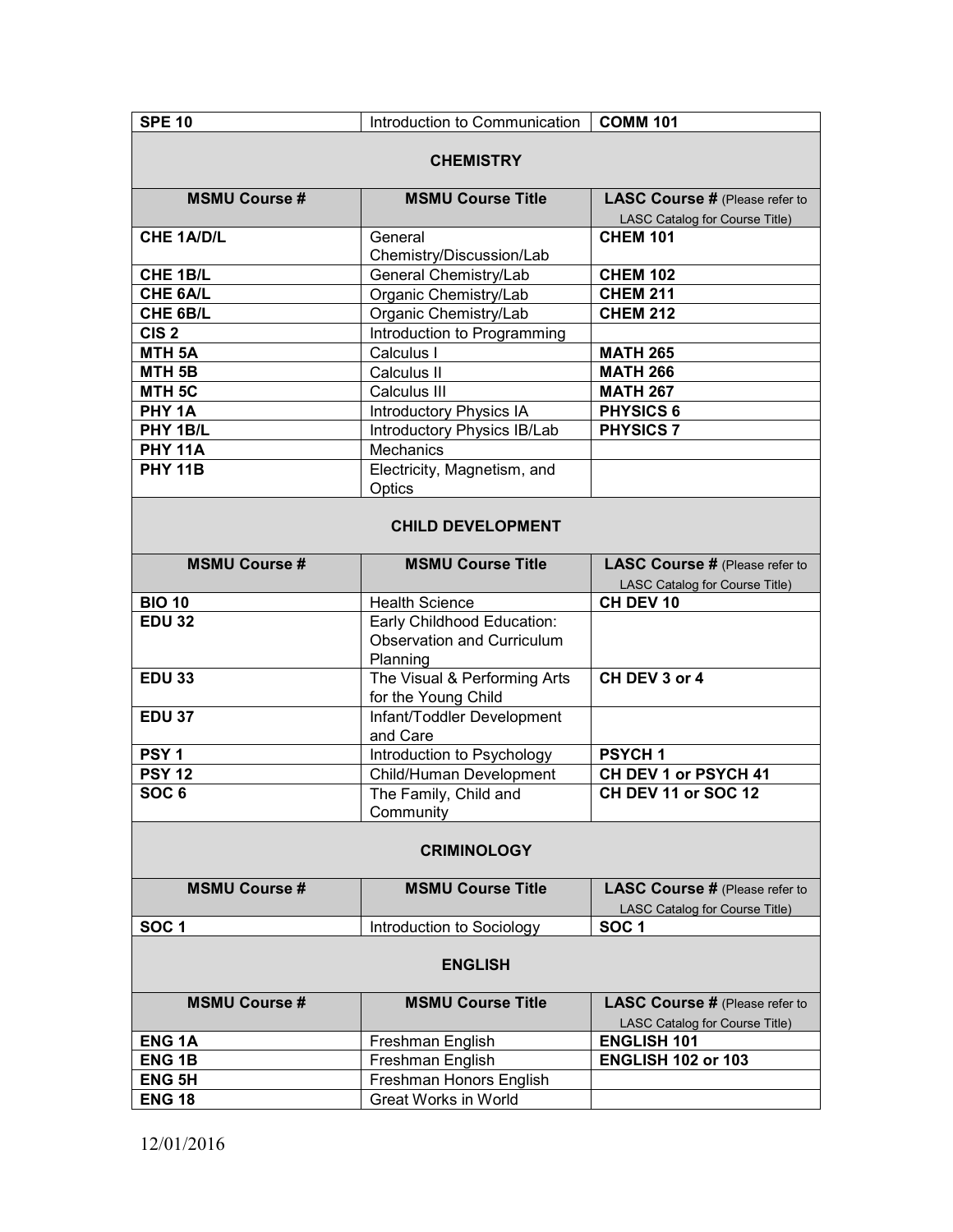|               | Literature                   |                    |
|---------------|------------------------------|--------------------|
| <b>ENG 28</b> | Contemporary Issues in World |                    |
|               | Literature                   |                    |
| <b>ENG 70</b> | Western Literary Heritage    |                    |
| <b>ENG 73</b> | Shakespeare                  | <b>ENGLISH 215</b> |
| <b>HIS 1A</b> | <b>Western Civilization</b>  | <b>HISTORY 1</b>   |
| HIS 1B        | <b>Western Civilization</b>  | <b>HISTORY 2</b>   |

# **FILM, MEDIA AND SOCIAL JUSTICE**

| <b>MSMU Course #</b> | <b>MSMU Course Title</b>       | <b>LASC Course # (Please refer to</b> |
|----------------------|--------------------------------|---------------------------------------|
|                      |                                | LASC Catalog for Course Title)        |
| <b>BUS 15A</b>       | <b>Accounting Principles I</b> | <b>ACCTG1</b>                         |
| SOC <sub>1</sub>     | Introduction to Sociology      | SOC <sub>1</sub>                      |
| <b>MUS3</b>          | <b>Discovering Music</b>       | <b>MUSIC 101</b>                      |
|                      | Fundamentals                   |                                       |
| <b>MUS 13</b>        | <b>Applied Music:</b>          |                                       |
|                      | Instrumental/Vocal for Non-    |                                       |
|                      | <b>Music Majors</b>            |                                       |

## **FRENCH AND FRANCOPHONE STUDIES**

| <b>MSMU Course #</b> | <b>MSMU Course Title</b> | <b>LASC Course # (Please refer to</b> |
|----------------------|--------------------------|---------------------------------------|
|                      |                          | LASC Catalog for Course Title)        |
| FRE 1                | Elementary French I      | <b>FRENCH1</b>                        |
| FRE 2                | Elementary French II     | <b>FRENCH 2</b>                       |
| FRE 3                | Intermediate French III  |                                       |
| FRE 4                | Intermediate French IV   |                                       |

#### **GERONTOLOGY**

| <b>MSMU Course #</b> | <b>MSMU Course Title</b>    | <b>LASC Course # (Please refer to</b> |
|----------------------|-----------------------------|---------------------------------------|
|                      |                             | LASC Catalog for Course Title)        |
| <b>BIO 50A</b>       | Human Anatomy               | <b>ANATOMY 1 or BIOLOGY 20</b>        |
| <b>SOC 13</b>        | Anatomy for Social Services | <b>ANATOMY 1 or BIOLOGY 20</b>        |

#### **GLOBAL POLITICS**

| <b>MSMU Course #</b> | <b>MSMU Course Title</b>       | <b>LASC Course # (Please refer to</b> |
|----------------------|--------------------------------|---------------------------------------|
|                      |                                | LASC Catalog for Course Title)        |
| ECO <sub>2</sub>     | <b>Macroeconomics</b>          | ECON <sub>2</sub>                     |
| <b>HIST 25</b>       | <b>Cultural and Historical</b> |                                       |
|                      | Geography                      |                                       |
| POL <sub>2</sub>     | Introduction to World Politics | <b>POL SCI 2</b>                      |
| <b>RST 23</b>        | Spiritual Journeys of Women    |                                       |

### **HEALTHCARE POLICY**

| <b>MSMU Course #</b> | <b>MSMU Course Title</b> | <b>LASC Course # (Please refer to</b><br>LASC Catalog for Course Title) |
|----------------------|--------------------------|-------------------------------------------------------------------------|
| <b>BIO 10</b>        | <b>Health Science</b>    |                                                                         |
| POL <sub>1</sub>     | American Government and  | <b>POL SCI 1</b>                                                        |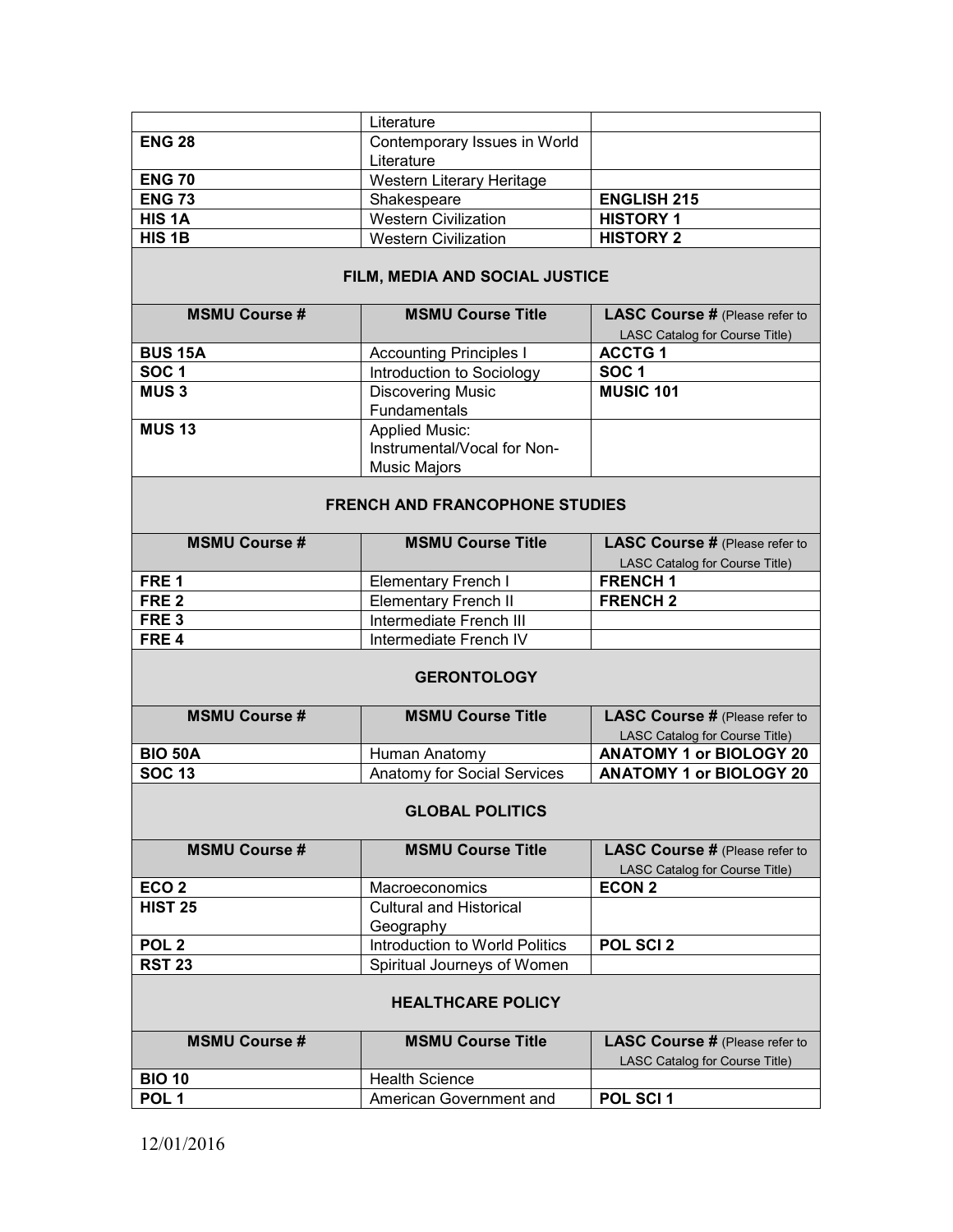|                                 | Institutions                                                 |                                                                         |
|---------------------------------|--------------------------------------------------------------|-------------------------------------------------------------------------|
| POL <sub>2</sub>                | Introduction to World Politics                               | POL SCI 2                                                               |
| PSY <sub>1</sub>                | Introduction to Psychology                                   | PSYCH <sub>1</sub>                                                      |
|                                 |                                                              |                                                                         |
| <b>HISTORY</b>                  |                                                              |                                                                         |
| <b>MSMU Course#</b>             | <b>MSMU Course Title</b>                                     | <b>LASC Course # (Please refer to</b><br>LASC Catalog for Course Title) |
| HIS <sub>1</sub> A              | <b>Western Civilization</b>                                  | <b>HISTORY 1</b>                                                        |
| HIS <sub>1B</sub>               | <b>Western Civilization</b>                                  | <b>HISTORY 2</b>                                                        |
| HIS <sub>3</sub>                | <b>World History</b>                                         |                                                                         |
| <b>MATHEMATICS</b>              |                                                              |                                                                         |
| <b>MSMU Course#</b>             | <b>MSMU Course Title</b>                                     | <b>LASC Course # (Please refer to</b><br>LASC Catalog for Course Title) |
| CIS <sub>2</sub>                | Introduction to Programming                                  |                                                                         |
| <b>MTH 5A</b>                   | Calculus I                                                   | <b>MATH 265</b>                                                         |
| MTH <sub>5B</sub>               | Calculus II                                                  | <b>MATH 266</b>                                                         |
| MTH <sub>5C</sub>               | Calculus III                                                 | <b>MATH 267</b>                                                         |
| MTH <sub>8</sub>                | <b>Transition to Higher Math</b>                             |                                                                         |
| PHY 1BL                         | <b>Introductory Physics</b>                                  |                                                                         |
|                                 | Laboratory                                                   |                                                                         |
| <b>PHY 11A</b>                  | Mechanics                                                    |                                                                         |
| <b>PHY 11B</b>                  | Electricity, Magnetism, and<br>Optics                        |                                                                         |
| <b>MUSIC</b>                    |                                                              |                                                                         |
|                                 |                                                              |                                                                         |
| <b>MSMU Course#</b>             | <b>MSMU Course Title</b>                                     | <b>LASC Course # (Please refer to</b>                                   |
|                                 |                                                              | LASC Catalog for Course Title)                                          |
| <b>MUS 1AB</b><br><b>MUS1CD</b> | Musicianship I                                               |                                                                         |
|                                 | Musicianship I                                               |                                                                         |
| <b>MUS 2AB</b><br><b>MUS6</b>   | Musicianship II<br>Varieties of Music                        |                                                                         |
| <b>MUS 11</b>                   |                                                              |                                                                         |
| <b>MUS 15</b>                   | <b>Functional Keyboard Skills</b><br><b>Applied Music</b>    |                                                                         |
| <b>MUS 16</b>                   | Music of World Cultures                                      |                                                                         |
| <b>MUS 17</b>                   | Women in Music                                               |                                                                         |
| <b>MUS 24A</b>                  | Surveys of the History and                                   |                                                                         |
|                                 | Literature of Music                                          |                                                                         |
| <b>MUS 24B</b>                  | Surveys of the History and                                   |                                                                         |
|                                 | Literature of Music                                          |                                                                         |
| <b>MUS 24C</b>                  | Surveys of the History and                                   |                                                                         |
|                                 | Literature of Music                                          |                                                                         |
| <b>MUS 25</b>                   | <b>Music Masterpieces</b>                                    |                                                                         |
| <b>MUS 26</b>                   | <b>Brass &amp; Percussion</b>                                |                                                                         |
|                                 | Instruments: Introductory                                    |                                                                         |
|                                 | Techniques                                                   |                                                                         |
| <b>MUS 27</b>                   | Woodwind Instruments:                                        |                                                                         |
| <b>MUS 29</b>                   | <b>Introductory Techniques</b><br><b>String Instruments:</b> |                                                                         |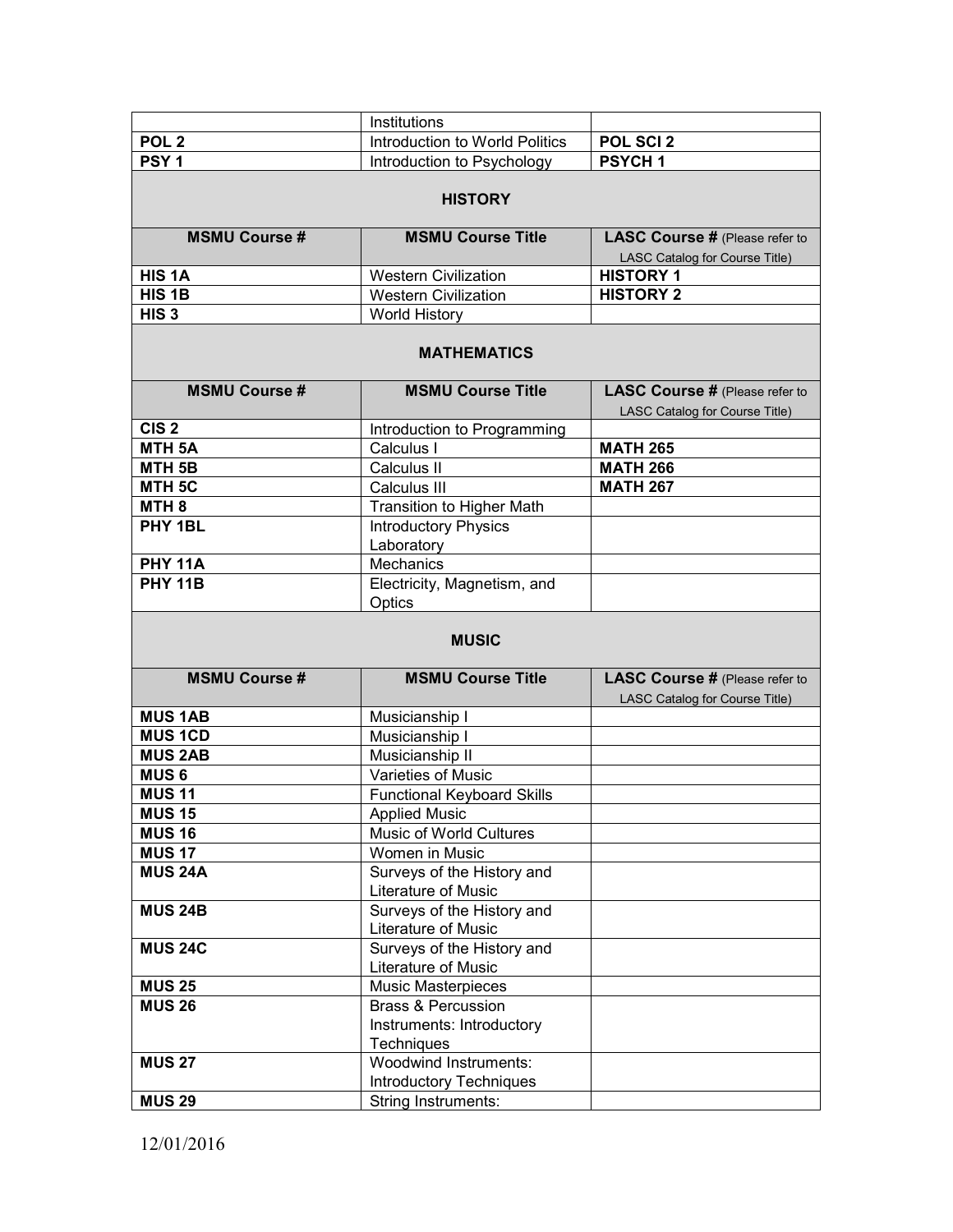|                                                               | <b>Introductory Techniques</b>   |                                                                         |
|---------------------------------------------------------------|----------------------------------|-------------------------------------------------------------------------|
| <b>MUS 42</b>                                                 | <b>American Musical Theatre</b>  |                                                                         |
|                                                               |                                  |                                                                         |
| <b>NURSING</b><br><b>FRESHMAN YEAR (Prerequisite courses)</b> |                                  |                                                                         |
|                                                               |                                  |                                                                         |
| <b>MSMU Course #</b>                                          | <b>MSMU Course Title</b>         | <b>LASC Course # (Please refer to</b><br>LASC Catalog for Course Title) |
| <b>BIO 3/L</b>                                                | General Microbiology/Lab         | <b>MICRO1</b>                                                           |
| <b>BIO 50A/L</b>                                              | Human Anatomy/Lab                | <b>ANATOMY 1 or BIOLOGY 20</b>                                          |
| <b>BIO 50B/L</b>                                              | Human Physiology/Lab             | <b>PHYSIOL 1</b>                                                        |
| <b>ENG1A</b>                                                  | Freshman English                 | <b>ENGLISH 101</b>                                                      |
| <b>ENG1B</b>                                                  | Freshman English                 | <b>ENGLISH 102 or 103</b>                                               |
| CHE <sub>3</sub>                                              | <b>Foundations of Chemistry</b>  | <b>CHEM 51</b>                                                          |
| PHS <sub>1</sub>                                              | <b>Scientific Concepts</b>       |                                                                         |
| PSY <sub>1</sub>                                              | Introduction to Psychology       | <b>PSYCH1</b>                                                           |
| <b>PSY 12</b>                                                 | Child/Human Development          | PSYCH 41                                                                |
| SOC <sub>1</sub>                                              | Introduction to Sociology        | SOC <sub>1</sub>                                                        |
| <b>SPE 10</b>                                                 | Introduction to Communication    | <b>COMM 101</b>                                                         |
|                                                               |                                  |                                                                         |
| <b>PHILOSOPHY</b>                                             |                                  |                                                                         |
| <b>MSMU Course #</b>                                          | <b>MSMU Course Title</b>         | <b>LASC Course # (Please refer to</b>                                   |
|                                                               |                                  | LASC Catalog for Course Title)                                          |
| <b>PHI 5</b>                                                  | Introduction to Logic            | <b>PHILOS 8</b>                                                         |
| <b>PHI 10</b>                                                 | <b>Critical Thinking</b>         |                                                                         |
| <b>PHI 15</b>                                                 | Introduction to Philosophy       | <b>PHILOS1</b>                                                          |
| <b>PHI 16</b>                                                 | Philosophy Through Popular       |                                                                         |
|                                                               | Culture                          |                                                                         |
| <b>PHI 21</b>                                                 | <b>Moral Values and Ethical</b>  |                                                                         |
|                                                               | Decisions                        |                                                                         |
| <b>PHI 92</b>                                                 | Introduction to Business Ethics  |                                                                         |
| <b>POLITICAL SCIENCE</b>                                      |                                  |                                                                         |
| <b>MSMU Course #</b>                                          | <b>MSMU Course Title</b>         | <b>LASC Course # (Please refer to</b>                                   |
| ECO <sub>2</sub>                                              | Macroeconomics                   | LASC Catalog for Course Title)<br><b>ECON 2</b>                         |
| POL <sub>1</sub>                                              | American Government and          | POL SCI 1                                                               |
|                                                               | Institutions                     |                                                                         |
| POL <sub>2</sub>                                              | Introduction to World Politics   | POL SCI 2                                                               |
|                                                               |                                  |                                                                         |
| <b>PSYCHOLOGY</b>                                             |                                  |                                                                         |
| <b>MSMU Course #</b>                                          | <b>MSMU Course Title</b>         | <b>LASC Course # (Please refer to</b>                                   |
|                                                               |                                  | LASC Catalog for Course Title)                                          |
| PSY <sub>1</sub>                                              | Introduction to Psychology       | <b>PSYCH1</b>                                                           |
| <b>PSY 12</b>                                                 | Child/Human Development          | PSYCH 41                                                                |
| <b>PSY 40</b>                                                 | <b>Basic Statistical Methods</b> | PSYCH <sub>91</sub>                                                     |
| <b>PSY 52/L</b>                                               | Biological Psychology/Lab        |                                                                         |
| <b>RELIGIOUS STUDIES</b>                                      |                                  |                                                                         |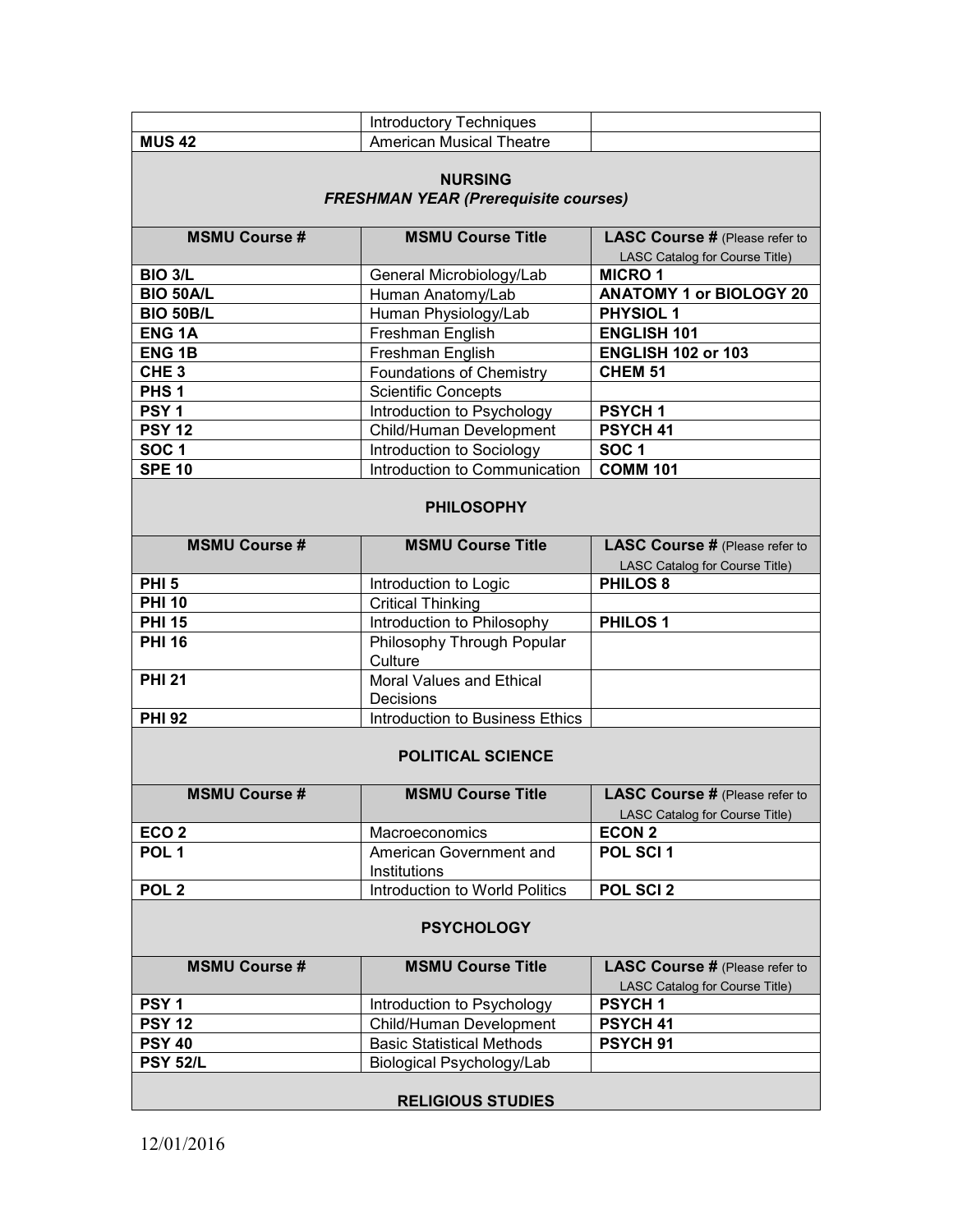| <b>MSMU Course #</b> | <b>MSMU Course Title</b>                               | <b>LASC Course # (Please refer to</b><br>LASC Catalog for Course Title) |  |
|----------------------|--------------------------------------------------------|-------------------------------------------------------------------------|--|
| <b>RST 11</b>        | Introduction to Hebrew                                 |                                                                         |  |
|                      | <b>Scriptures</b>                                      |                                                                         |  |
| <b>RST 15</b>        | Introduction to New Testament                          |                                                                         |  |
| <b>RST 21</b>        | Contemporary Catholicism                               |                                                                         |  |
| <b>RST 23</b>        | Spiritual Journeys of Women                            |                                                                         |  |
| <b>RST 25</b>        | Theology of Marriage and                               |                                                                         |  |
|                      | Family                                                 |                                                                         |  |
| <b>RST 41</b>        | Introduction to Christian Ethics                       |                                                                         |  |
| <b>RST 45</b>        | Contemporary Issues in<br><b>Christian Ethics</b>      |                                                                         |  |
| <b>RST 49</b>        | <b>Biomedical Issues in Christian</b><br><b>Ethics</b> |                                                                         |  |
| <b>RST 61</b>        | <b>World Religions</b>                                 |                                                                         |  |
| <b>RST 70</b>        | Faith and Human                                        |                                                                         |  |
|                      | Development                                            |                                                                         |  |
| <b>RST 78</b>        | Death and Afterlife                                    |                                                                         |  |
| <b>SOCIAL WORK</b>   |                                                        |                                                                         |  |
| <b>MSMU Course #</b> | <b>MSMU Course Title</b>                               | <b>LASC Course # (Please refer to</b><br>LASC Catalog for Course Title) |  |
| <b>MTH 38</b>        | Elements of Probability and                            | <b>MATH 227</b>                                                         |  |
|                      | <b>Statistics</b>                                      |                                                                         |  |
| <b>PSY 40</b>        | <b>Basic Statistical Methods</b>                       | PSYCH <sub>91</sub>                                                     |  |
| SOC <sub>1</sub>     | Introduction to Sociology                              | <b>SOC1</b>                                                             |  |
| SOC <sub>6</sub>     | The Family, Child and                                  | <b>CH DEV 11 or SOC 12</b>                                              |  |
|                      | Community                                              |                                                                         |  |
| SOC <sub>7</sub>     | Introduction to Human                                  |                                                                         |  |
|                      | <b>Services</b>                                        |                                                                         |  |
| <b>SOC 10</b>        | Deviance and Youth                                     |                                                                         |  |
| <b>SOC 13</b>        | Anatomy for Social Services                            | <b>ANATOMY 1 or BIOLOGY 20</b>                                          |  |
| <b>SOC 38</b>        | <b>Statistics for Social Science</b>                   |                                                                         |  |
| <b>SOC 94</b>        | Topics in Aging                                        |                                                                         |  |
| <b>SOCIOLOGY</b>     |                                                        |                                                                         |  |
| <b>MSMU Course #</b> | <b>MSMU Course Title</b>                               | <b>LASC Course # (Please refer to</b><br>LASC Catalog for Course Title) |  |
| SOC <sub>1</sub>     | Introduction to Sociology                              | SOC <sub>1</sub>                                                        |  |
| SOC <sub>6</sub>     | The Family, Child, and                                 | CH DEV 11 or SOC 12                                                     |  |
|                      | Community                                              |                                                                         |  |
| SOC <sub>7</sub>     | Introduction to Human<br>Services                      |                                                                         |  |
| <b>SOC 10</b>        | Deviance and Youth                                     |                                                                         |  |
| <b>SOC 13</b>        | Anatomy for Social Services                            | <b>ANATOMY 1 or BIOLOGY 20</b>                                          |  |
| <b>SOC 49</b>        | Multicultural Issues in<br>Healthcare                  |                                                                         |  |
| <b>SOC 94</b>        | Topics in Aging                                        |                                                                         |  |
|                      |                                                        |                                                                         |  |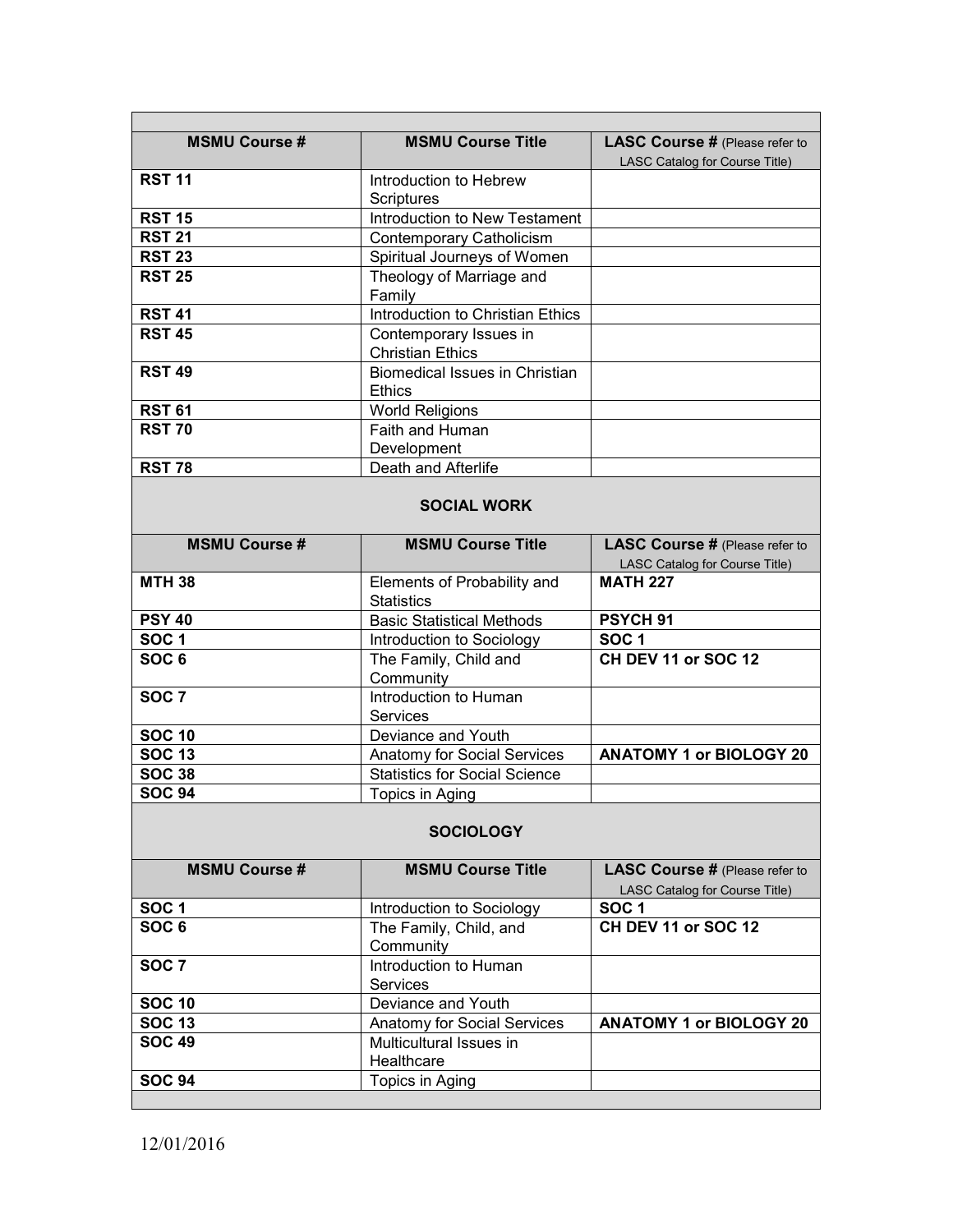| <b>SPANISH/LATIN AMERICAN STUDIES</b> |                                                                             |                                       |
|---------------------------------------|-----------------------------------------------------------------------------|---------------------------------------|
| <b>MSMU Course #</b>                  | <b>MSMU Course Title</b>                                                    | <b>LASC Course # (Please refer to</b> |
|                                       |                                                                             | LASC Catalog for Course Title)        |
| SPA <sub>1</sub>                      | <b>Elementary Spanish I</b>                                                 | <b>SPANISH1</b>                       |
| SPA <sub>2</sub>                      | <b>Elementary Spanish II</b>                                                | <b>SPANISH 2</b>                      |
| SPA <sub>3</sub>                      | Intermediate Spanish III                                                    | <b>SPANISH 3</b>                      |
| SPA <sub>4</sub>                      | Intermediate Spanish IV                                                     | <b>SPANISH 4</b>                      |
| <b>SPA 44</b>                         | Spanish-speaking Civilizations<br>and Cultures in the Americas<br>and Spain |                                       |
| <b>MUSIC SCORING FOR MEDIA MINOR</b>  |                                                                             |                                       |
| <b>MSMU Course #</b>                  | <b>MSMU Course Title</b>                                                    | <b>LASC Course # (Please refer to</b> |
|                                       |                                                                             | LASC Catalog for Course Title)        |
| <b>MUS3</b>                           | <b>Discovering Music</b><br><b>Fundamentals</b>                             | <b>MUSIC 101</b>                      |
| <b>MUS 13</b>                         | <b>Applied Music:</b><br>Instrumental/Vocal for Non-<br>Music Majors        |                                       |
| <b>MULTIMEDIA COMMUNICATION MINOR</b> |                                                                             |                                       |
| <b>MSMU Course #</b>                  | <b>MSMU Course Title</b>                                                    | <b>LASC Course # (Please refer to</b> |
|                                       |                                                                             | LASC Catalog for Course Title)        |
| <b>ART 15</b>                         | <b>Computer Graphics</b>                                                    |                                       |
| <b>SOC 30</b>                         | <b>Human Communication</b>                                                  |                                       |

| <b>SECTION III</b>                                                                                                                                                                                                               |                                                                                                                                                                                           |                                       |  |
|----------------------------------------------------------------------------------------------------------------------------------------------------------------------------------------------------------------------------------|-------------------------------------------------------------------------------------------------------------------------------------------------------------------------------------------|---------------------------------------|--|
| <b>LIBERAL STUDIES</b>                                                                                                                                                                                                           |                                                                                                                                                                                           |                                       |  |
| requirements.                                                                                                                                                                                                                    | Students planning to major in Liberal Studies at Mount Saint Mary's University may take the<br>following courses at Los Angeles Southwest College to meet selected subject matter content |                                       |  |
| No community college coursework counts as upper division units at MSMU. Students who<br>transfer a lower division course toward an upper division requirement must still complete a total of<br>45 upper division units at MSMU. |                                                                                                                                                                                           |                                       |  |
| *One additional Course in Philosophy or Religious Studies to equal 15 units in Philosophy<br>& Religious Studies that meets MSMU Articulation Agreement                                                                          |                                                                                                                                                                                           |                                       |  |
|                                                                                                                                                                                                                                  |                                                                                                                                                                                           |                                       |  |
| <b>MSMU Course #</b>                                                                                                                                                                                                             | <b>MSMU Course Title</b>                                                                                                                                                                  | <b>LASC Course # (Please refer to</b> |  |
|                                                                                                                                                                                                                                  |                                                                                                                                                                                           |                                       |  |

 $\overline{\phantom{a}}$ 

Г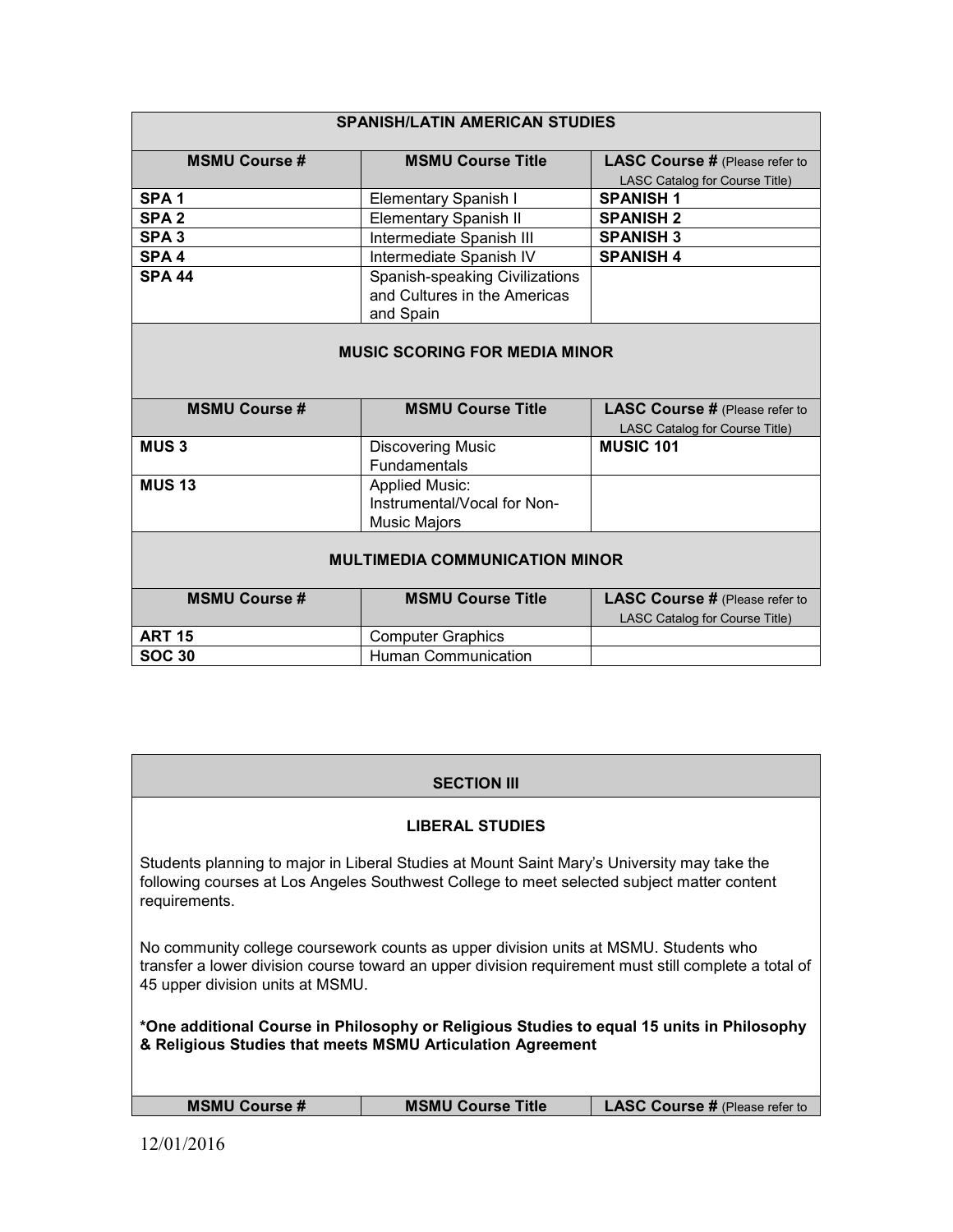|                            |                                                       | LASC Catalog for Course Title) |
|----------------------------|-------------------------------------------------------|--------------------------------|
| <b>ENG 1A, 1B</b>          | <b>Freshman English</b>                               | ENGLISH 101 & 102 or 103       |
| <b>SPE 10</b>              | Introduction to                                       | <b>COMM 101</b>                |
|                            | Communication                                         |                                |
| SPA <sub>1</sub>           | <b>Elementary Spanish I</b>                           | <b>SPANISH1</b>                |
| SPA <sub>2</sub>           | <b>Elementary Spanish II</b>                          | <b>SPANISH 2</b>               |
| <b>MTH 50</b>              | <b>Elementary Number</b>                              | <b>MATH 215</b>                |
|                            | <b>Systems</b>                                        |                                |
| <b>MTH 51</b>              | <b>Elements of Geometry and</b>                       | <b>MATH 216</b>                |
|                            | <b>Statistics</b>                                     |                                |
| BIO 5 with lab             | <b>Life Sciences</b>                                  | <b>BIOLOGY 3</b>               |
| <b>BIO 10</b>              | <b>Health Science</b>                                 | <b>HEALTH 11</b>               |
| <b>PHI 92</b>              | <b>Business Ethics</b>                                | <b>No Equivalent</b>           |
| *PHS 2A with lab           | <b>General Physical Science</b>                       | <b>PHYS SC 1 &amp; 14</b>      |
| *Study of Physics          |                                                       |                                |
| *Study of Chemistry        |                                                       |                                |
| $*$ PHS 2B                 | *Study of physics,                                    | No equivalent                  |
| *Study of Astronomy        | chemistry, geology and                                | May be fulfilled by individual |
| *Study of Geology          | astronomy is required.                                | courses in geology & in        |
| *Study of physics,         |                                                       | astronomy                      |
| chemistry, geology and     |                                                       |                                |
| astronomy is required. One |                                                       |                                |
| course must include Lab.   |                                                       |                                |
| CIS <sub>1</sub>           | <b>Computer Processes &amp;</b>                       | <b>CAOT 35</b>                 |
|                            | <b>Applications</b>                                   |                                |
| POL <sub>1</sub>           | <b>American Government and</b>                        | POL SCI 1                      |
|                            | <b>Institutions</b>                                   |                                |
| <b>HIS 25</b>              | <b>Cultural and Historical</b>                        | GEOG <sub>2</sub>              |
|                            | Geography                                             |                                |
| <b>HIS 188</b>             | <b>California History</b>                             | <b>No Equivalent</b>           |
| <b>HIS 106</b>             | <b>U.S. History Colonization to</b><br><b>Present</b> | <b>HISTORY 11 or 12 or 52</b>  |
| HIS <sub>3</sub>           | <b>World History</b>                                  |                                |
| <b>PSY 12</b>              | <b>Lifespan Development</b>                           | PSYCH <sub>41</sub>            |
|                            | <b>Psychology</b>                                     |                                |
| <b>PHIL 15</b>             | Intro to Philosophy                                   | <b>PHILOS1</b>                 |
| <b>PHIL 10</b>             | <b>Critical Thinking</b>                              | <b>PHILOS 8</b>                |
| <b>Art Appreciation</b>    |                                                       | ART 103 or 104                 |
|                            |                                                       | (recommended), or refer to     |
|                            |                                                       | <b>General Studies III.A</b>   |
| <b>Music Appreciation</b>  | <b>Music Appreciation/History</b>                     | <b>MUSIC 111</b>               |
| <b>ETHICS</b>              | <b>Ethics</b>                                         | <b>No Equivalent</b>           |
| <b>RST 61</b>              | <b>World Religions</b>                                | <b>No Equivalent</b>           |
|                            |                                                       |                                |

**Mount Saint Mary's University, Los Angeles (MSMU) offers a concurrent program of Teacher Preparation. Students take courses toward their baccalaureate degree (in Liberal Studies) and courses in education concurrently. The Mount Saint Mary's University Elementary Teacher Preparation Program is a California Commission on Teacher Credentialing-approved program for the preparation of students for the Preliminary Multiple Subject Teaching Credential as defined by SB 2042.**